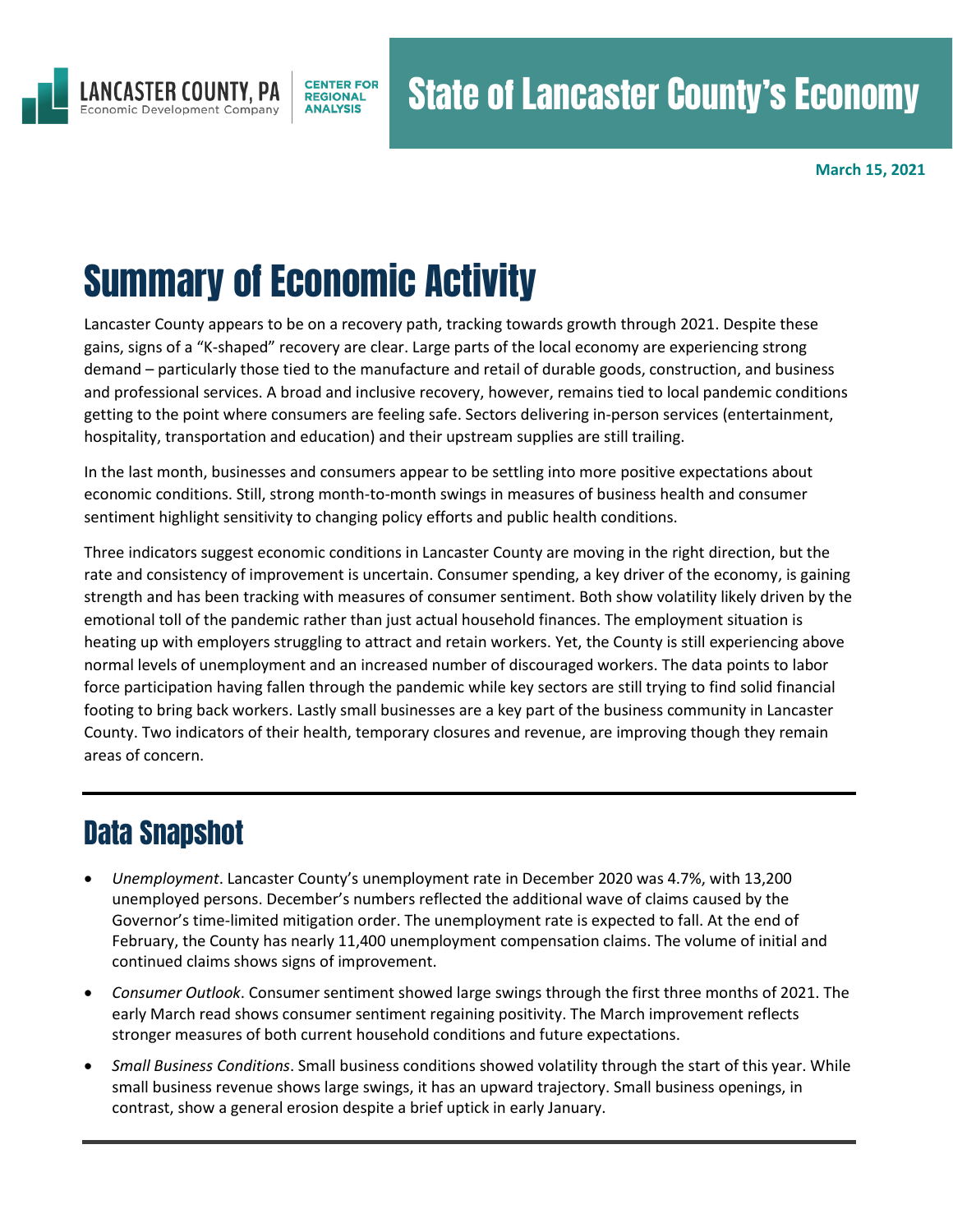

#### GDP – National & PA

US GDP contracted by 3.5% in 2020. After two quarters of devastating losses, the second half of 2020 experienced record-setting growth (33.4% in third quarter and 4.1% in fourth quarter). Economists remain bullish on 2021. They anticipate 2020's yearend momentum to carry through 2021, with the US economy expanding by 3.7% to 5%. The outlook reflects favorable expectations around three fundamentals: strong manufacturing, labor market recovery and continued improvement in consumer spending. Early signs point to the US economy being on track to have a strong year. With the American Rescue Plan Act now passed, the additional injection of stimulus will further fuel economic activity.

*Outlook: The US economy shows continued recovery and tracking toward solid growth through 2021. Despite these gains, there are signs of a "K-shaped" recovery with sectors tied to public health concerns trailing in their recovery (entertainment, hospitality, transportation and education). Funds from the* 

*American Rescue Plan Act will create opportunities for direct and targeted aid to parts of the economy still facing significant headwinds.*

# Consumer Outlook & Spending

For Lancaster County, consumer sentiment experienced large swings in the first three months of 2021, conveying the emotional impact evolving pandemic conditions has had on how households assess current and future economic conditions. Consumer sentiment in the County rose ten points to 88.5 in March, signaling a return to optimism. Current household conditions strengthened, and future expectations for personal finances and broader business conditions improved. Similarly, the national read on consumer sentiment, reported by the University of Michigan, recorded the highest level of positivity since April of last year. With a score of 83, researchers note that this month's favorable attitudes were widespread (found across all socio-economic groups and regions).



#### REAL GDP – UNITED STATES AND PENNSYLVANIA



CONSUMER SENTIMENT – UNITED STATES & LANCASTER COUNTY

*Notes: <sup>1</sup> US figures from a national survey conducted by the University of Michigan. <sup>2</sup> Upper dotted line – 2020 average US average consumer sentiment; lower dotted line - US average consumer sentiment during the Great Recession.*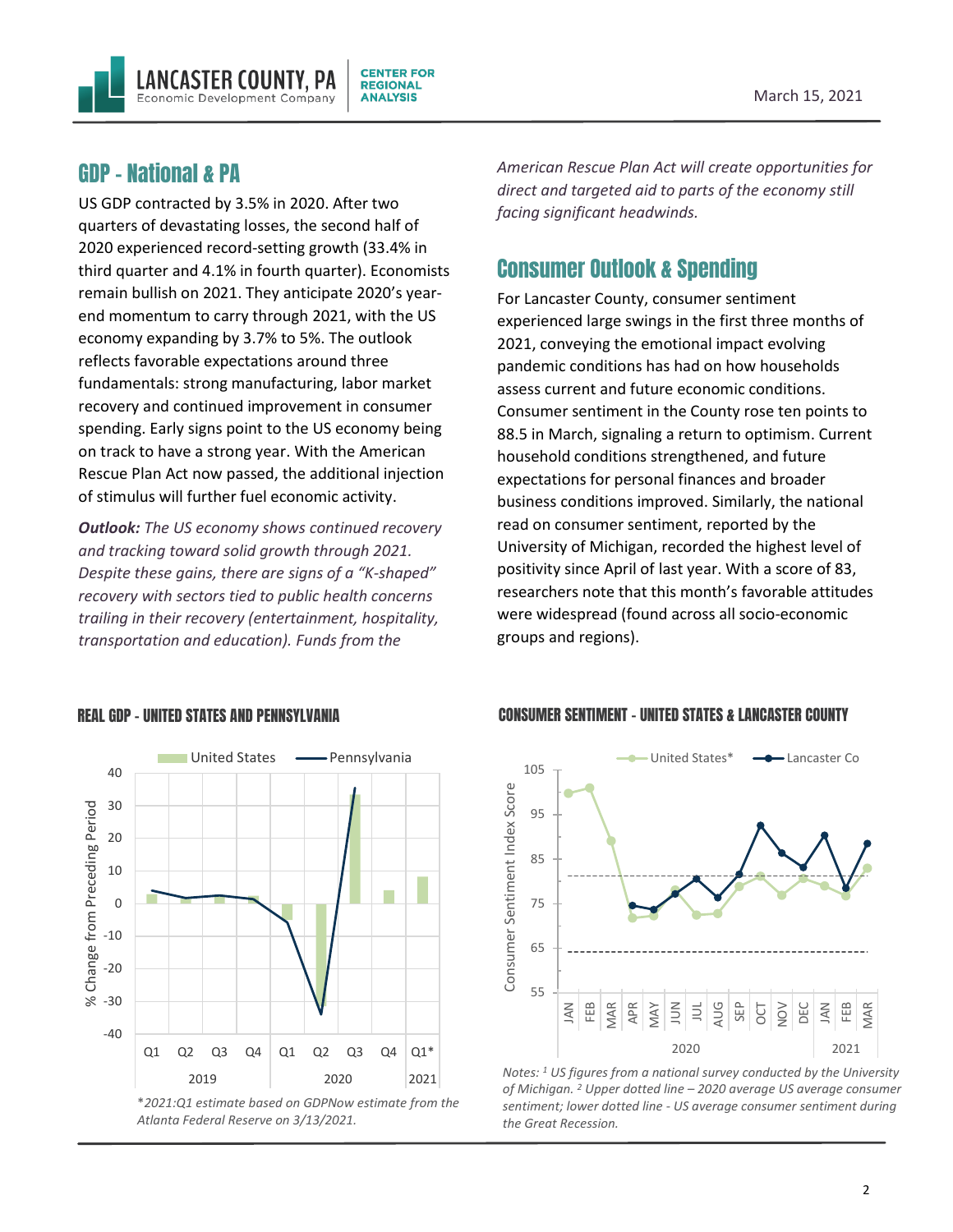Consumer spending in the County appeared to follow consumer sentiment in the first two months of this year. Total spending in January tracked at or above levels a year ago (in January 2019). When sentiment waivered in February, so did consumer spending. With attitudes up in March – bolstered by the prospects of additional stimulus, improved vaccine distribution and improving employment conditions – spending is anticipated to pick up. One concern is whether consumer spending will return to local rather than online retailers.

NCASTER COUNTY. PA

Economic Development Company

*Outlook: Consumer spending in Lancaster County is generally recovering with parts of January and February comparable to (or higher than) January 2020. However, it has been highly volatile, like consumers sentiment, which raises concern over how well it will aid a local economic recovery. Close monitoring of local and national measures remains necessary.* 

# Employment

**CENTER FOR** 

**REGIONAL** 

**ANALYSIS** 

Lancaster County's labor market conditions continue to be an area warranting close attention. As the County moves out of the pandemic recession, focus will be on both job recovery and the creation and attraction of workers back to the labor market. The County saw its labor force contract, ending 2020 with 5,000 fewer participants (the combination of employed and unemployed). This loss was the net of 8,700 fewer employed person and 3,700 more unemployed.

Unemployment compensation (UC) claims (both continued and initial) have resumed moving in the right direction but remain elevated. Initial claims are a gauge of current employment conditions. Its trajectory provides insight into employment separations driven by reduced employer demand. At the end of February, initial claims were two times higher



#### TOTAL EMPLOYMENT IN LANCASTER: 2000 TO PRESENT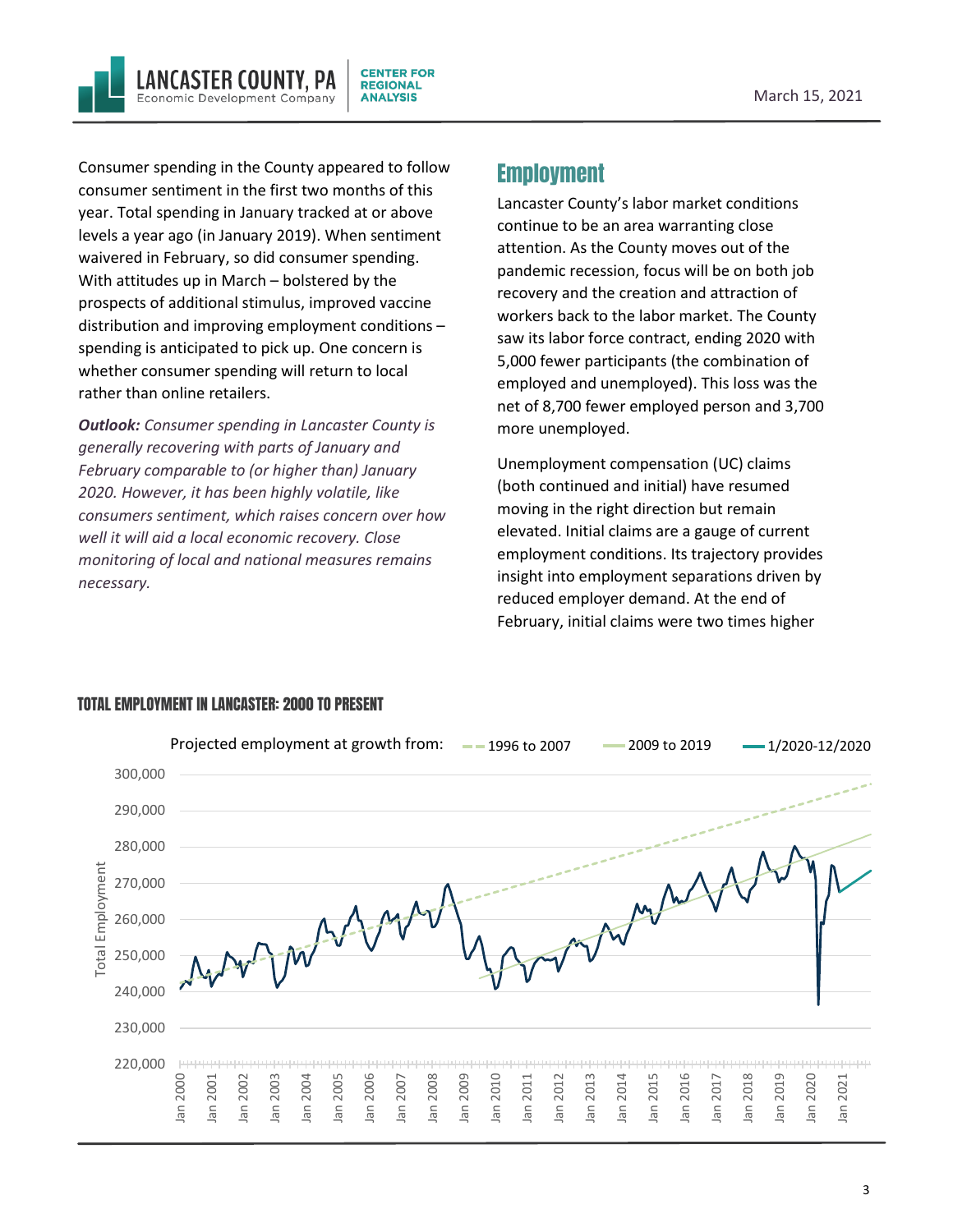

than this time last year (pre-pandemic) and about 20% higher than last fall.

Above-normal initial unemployment claims signal that Lancaster businesses and workers still need assistance before conditions fully turn the corner. Four sectors, responsible for nearly half of the County's employment, illustrate this point. Accommodation and food service, retail, healthcare and manufacturing all had fewer employees at the end of 2020 and continue to make up substantial shares of UC claims.

*Outlook: With increased rates of community vaccinations and the economy heating up, the hope is that initial claims strongly trend down through the spring. Total employment is expected to rebound but at a slower pace. Expect ongoing tight labor market conditions through this year (reminiscent of 2019) as these dynamics materialize.*

### Business Health

The business outlook seems to be picking up with the prospects of increased vaccinations and falling COVID-19 cases. This emerging confidence comes despite persistent pandemic conditions driving a "Kshaped" recovery.

A significant share of Lancaster's businesses (manufacturing, construction, business and professional services) are seeing strong demand as they settle into a new normal. Through our business interviews, many reported revenue for the first two months of 2021 being on budget. At the same time, these businesses emphasized two challenges in the moment that are likely to grow through the year: workforce and supply chains. Workforce remains a key issue with on-going difficulties attracting and retaining labor, pressure to raise wages, and increased efforts to maintain the mental and physical health and productivity of employees. Spot disruptions in supply chains have been a



#### PERCENT CHANGE IN SMALL BUSINESS REVENUE IN LANCASTER COUNTY